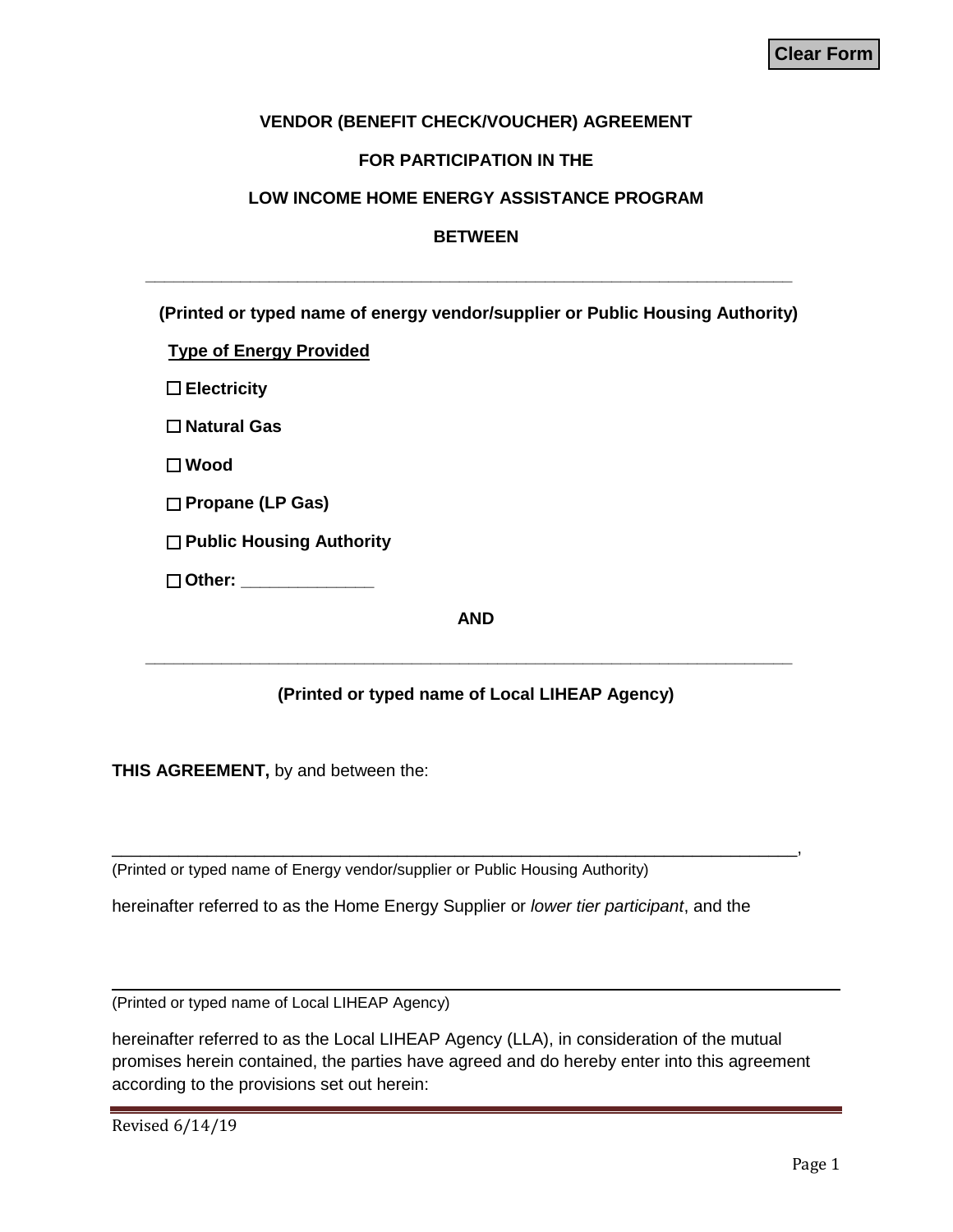- **A.** The Home Energy Supplier agrees to the following conditions and terms:
	- **1.** To participate in the Low Income Home Energy Assistance Program (LIHEAP) in accordance with the approved LIHEAP State Plan and Federal regulations.
	- **2.** To accept benefit checks and vouchers on behalf of eligible households for the purpose of providing LIHEAP services for clients identified to receive such benefits.
	- **3.** To apply benefit check or voucher amounts to the energy accounts of eligible and certified households.
	- **4.** To not discriminate against the eligible customers in offering deferred payment or level payment plans or in the other conditions of sale, credit, or price to the customer.
	- **5.** To record the LIHEAP payments to the Home Energy Supplier's books as a credit to the LIHEAP households' current active energy account.
	- **6.** To refund upon receipt any LIHEAP credit balances to the LIHEAP agency who made the payment on behalf of the customer, if the customer terminates their service.
	- **7.** To provide, at no cost, the LIHEAP customers' energy consumption history for the previous twelve (12) months, or available history.
	- **8.** To be responsible for compliance with the terms and provisions of this agreement and to understand that this agreement may be revoked by the LLA for noncompliance by the Home Energy Supplier.
	- **9.** To permit and cooperate with State and/or Federal investigations undertaken in connection with Section 2608, Title XXVI, Low Income Home Energy Assistance Act of 1981 as amended, concerning the use of funds received under this title in order to evaluate compliance with the provisions and assurances made by the State. Such investigations may require examination of appropriate books, documents, papers and records pertaining to customers served with funds under this program. Reasonable notice will be made to the Home Energy Supplier in advance of any investigation and the costs of conducting such an investigation will be borne by the Department.
- **B.** The local LIHEAP agency agrees to the following conditions and terms:
	- **1.** To issue benefit checks and/or vouchers for assistance and provide payments on vouchers when they are properly signed and returned to the LLA. Payments for all non-home delivered fuel types will be made within 90 days from the date the LLA receives the voucher back from the vendor.
	- **2.** To provide guidance to the Home Energy Supplier during the implementation and operation of the Low Income Home Energy Assistance Program.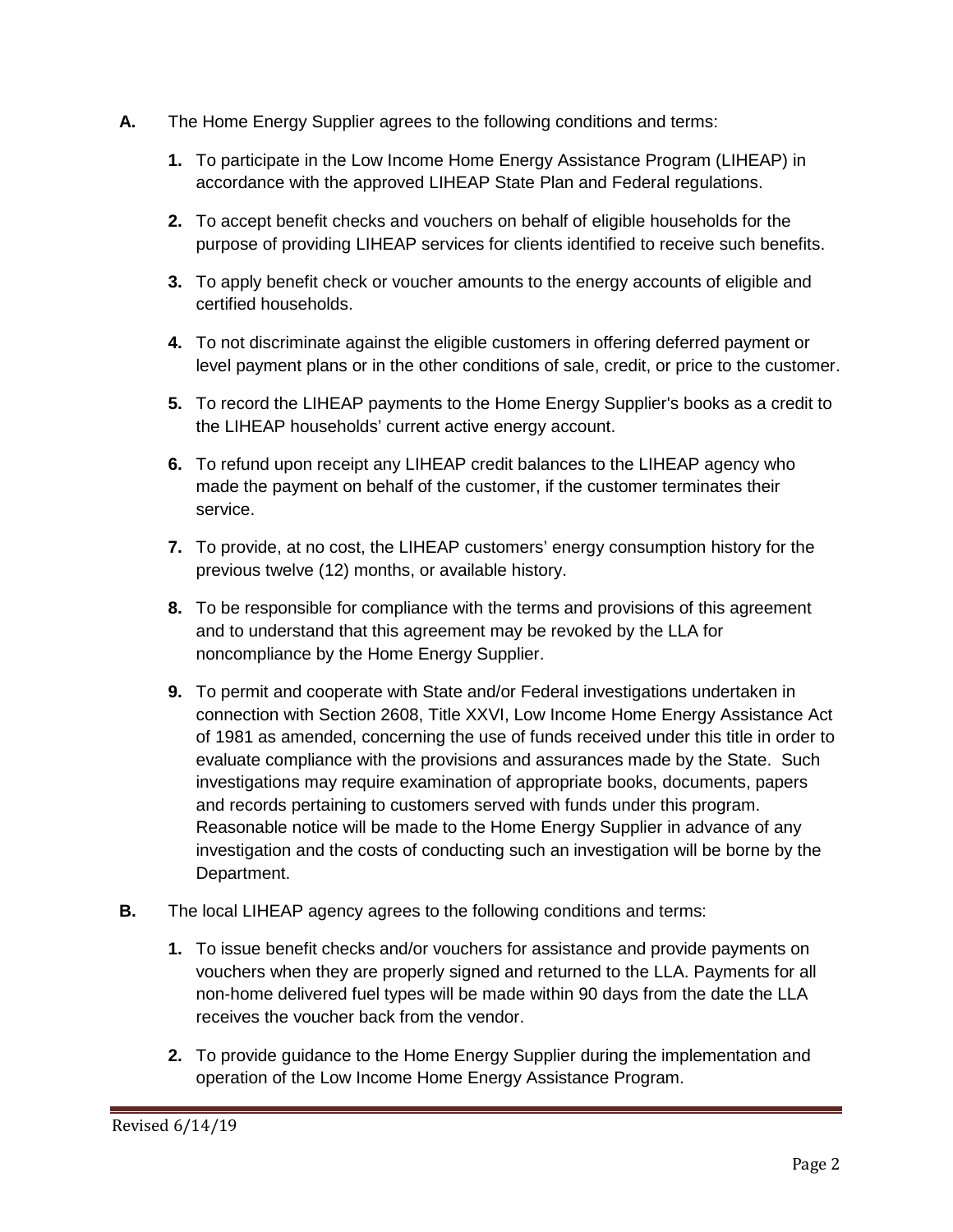- **3.** To maintain the right to monitor, evaluate and spot-check the Home Energy Supplier's operation and activities according to this agreement with respect to the clients served.
- **4.** To submit applications subject to available funding to the Department for eligible households according to LIHEAP guidelines.
- **C.** All parties agree to the following:
	- **1.** To comply fully with Titles VI and VII of the Civil Rights Act of 1964; and Section 504 of the Rehabilitation Act of 1973; and ensure that no person on the basis of handicap, race, color, religion, sex, age or national origin, will be excluded from participation in, or be denied benefits of, or be otherwise subjected to discrimination in the performance of this agreement, or in the employment practices of the home energy supplier and the LLA. Such employment practices may include, but are not limited to, recruitment, recruitment advertising, hiring, layoff or termination, promotion, demotion, transfer, rate of pay, training and participation in upward mobility programs, or other forms of compensation and use of facilities. The home energy supplier and the LLA shall upon request show proof of such nondiscrimination, and shall post in conspicuous places, available to all employees and applicants, notices of nondiscrimination.
	- **2.** Any party may terminate this agreement by giving a written fifteen (15) day notice.
	- **3.** The LLA may terminate this agreement with written notice if the Home Energy Supplier fails to comply with the terms and provisions of this agreement.
	- **4.** The beginning date of this agreement is October 1, 2019, and the ending date shall be the set of the set of the set of the set of the set of the set of the set of the set of the set of the set of the set of the set of the set of the set of the set of the set of the set of the set of the set of the set of
	- **5.** The execution of this agreement by the Home Energy Supplier to participate in the LIHEAP is not to be interpreted as a "waiver" of any right, term, or condition obtained by the Home Energy Supplier pursuant to customer service under an agreement outside of this agreement, except to the extent such right, term or condition is in conflict with the provision of the agreement or State or Federal law.
	- **6.** This agreement may be amended by written modification and/or additional terms, which are mutually acceptable to the parties.

# **D. Debarment, Suspension, and Other Responsibility Matters**

**1.** *The prospective lower tier participant certifies, by submission of this proposal, that neither it nor its principals is presently debarred, suspended, proposed for debarment, declared ineligible, or voluntary excluded from participation in this transaction by any Federal department or agency.*